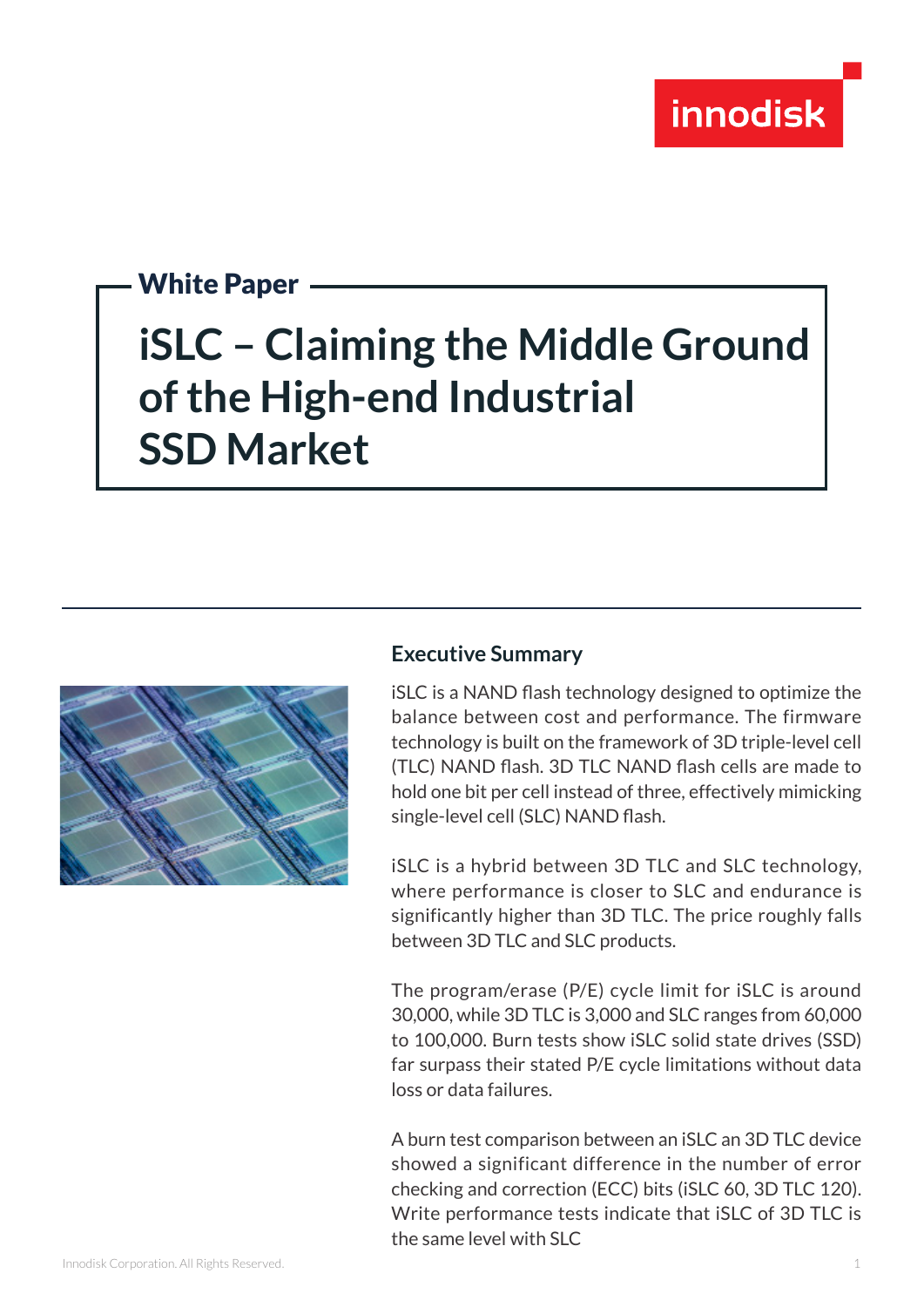### **Introduction**

For system integrators, choosing the optimal storage solution can be a struggle. 3D TLC products do not deliver the desired performance and longevity expected and the cost of SLC can far outweigh the benefits. iSLC is aimed at the segment between the high-end and mission-critical SLC market and the low-end 3D TLC market.

iSLC technology is a flash solution that increases the performance, reliability and endurance of 3D TLC NAND flash. The cells are enhanced through the screening and programming of SSD firmware, which enables the 3D TLC NAND flash to mimic SLC.

This paper aims to explain the difference between these NAND flash technologies, and how iSLC is a solution that fits within the broader framework of the embedded and other high-end industries.



**Background** As technology progresses, manufacturers are able to store more bits, and thus more information into each NAND flash cell. There are already devices holding three bits per cell (tri-level-cells, TLC,) and four bits per cell (quadlevel cells, QLC) devices are in development. This trend will lead to a further decrease in cost and increase in capacity as the cells get stacked even more tightly together. However, the downside is a drastically lower number of program/erase (P/E) cycles, i.e. the number of times the storage drive can be fully written with data and then erased before eventually failing $^1$ .

> This is due to the one inherent issue that no SSD can escape: cell degradation. When the data in a cell is deleted, it is hit with a relatively powerful electric charge. This process will ever so slightly degrade the substrate of the cell. On this nanoscopic scale, these tiny impairments will accumulate and eventually lead to full device failure<sup>2</sup>.

> Another inherent issue is error bits. These occur when data transmitted encounters electrical or magnetic interference from the environment and one or more bits are flipped (1 to 0 or vice versa). As the bits per cell increase and the cell size tightens the risk for error bits also increases. Even though these error bits will be fixed by implemented error correcting code (ECC), they still impact performance. A lower error bit rate naturally means better performing SSD devices.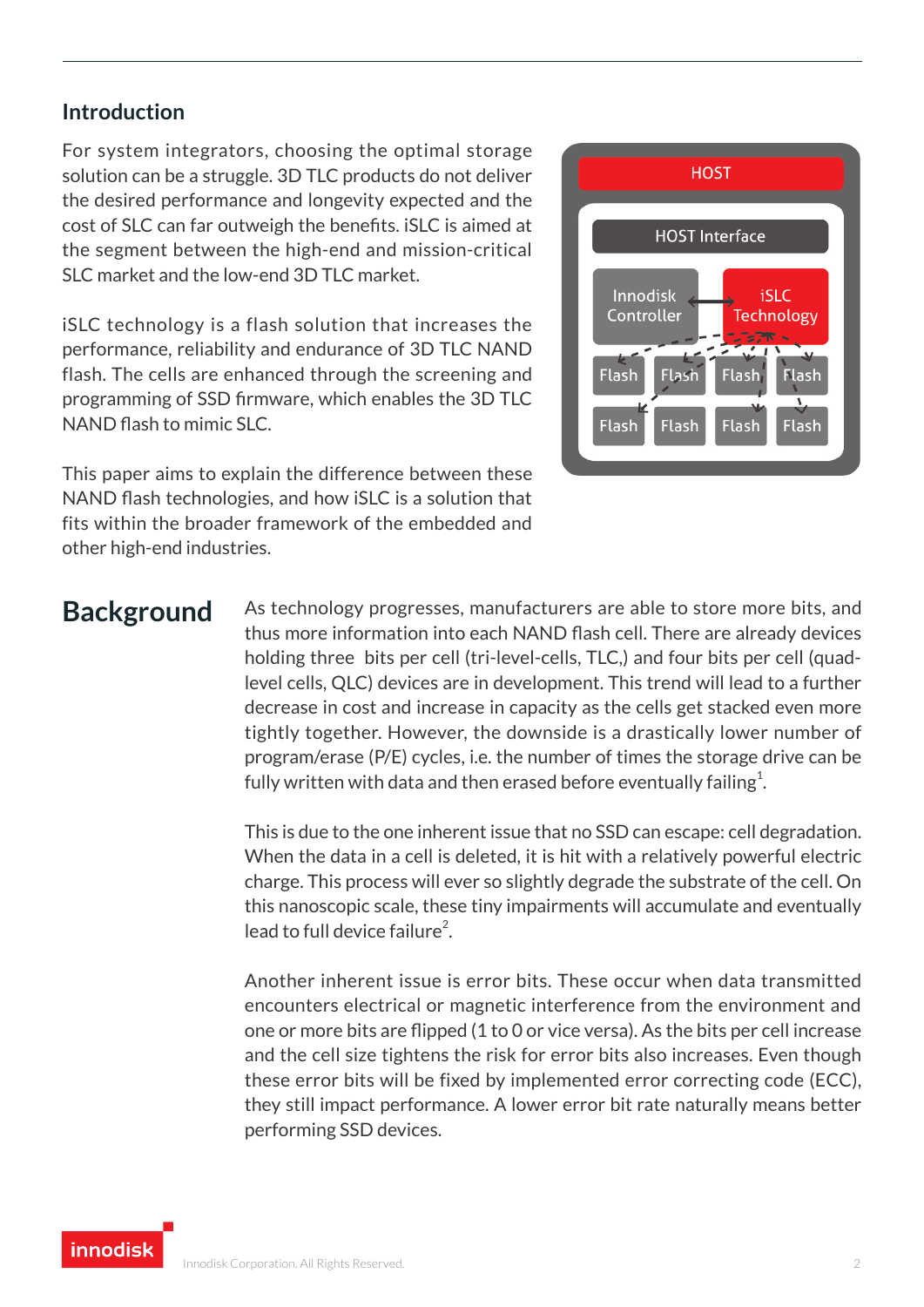However, this is still great news for the average consumer as solid state devices become more affordable and the endurance is still more than enough for every-day use. Enterprise and industrial applications on the other hand, experience much higher P/E cycle numbers and have stricter performance requirements, which in turn can render 3D TLC and other higher bits-percell technology unfit for use.

# **The Struggle for Optimization**

**SLC vs 3D TLC** The primary difference between SLC and 3D TLC is the number of bits stored in each NAND cell. SLC stores 1 bit of data per cell, while 3D TLC stores 3 bits per NAND cell. This allows SLC to be more fault-tolerant than 3D TLC, while supporting more write cycles per cell. SLC flash can provide longer endurance and is a perfect choice for high-end applications. Other key differences between SLC and 3D TLC include read, write and erase times, P/ E cycles, and handling of errors bits (see table 1).

| Table 1. Comparing SLC and 3D TLC |              |                  |           |                       |  |  |
|-----------------------------------|--------------|------------------|-----------|-----------------------|--|--|
|                                   | Program Page | Erase Block      | P/E Cycle | Bits corrected by ECC |  |  |
| SLC (24nm)                        | 400us        | 4ms              | 60K       | 24 bit/ 1024 Bytes    |  |  |
| 3D TLC                            | $2300\mu s$  | 10 <sub>ms</sub> | ЗК        | 120 bit/1024KBytes    |  |  |

As indicated in this table, other than performing better in terms of speed, SLC also has a lower raw bit error rate (RBER). This is defined as the number of bits that are wrongly written. For example: if the input sequence 01 01 01 01 is written as 01 11 11 01, two error bits have occurred. In terms of RBER, there are two error bits in a string of eight bits, giving a rate of 0.25 or 25%.

SLC NAND flash is more reliable and more enduring than 3D TLC, and is the ideal solution for industrial and enterprise applications. However, due to its affordability, 3D TLC flash is still a very functional choice, although at the expense of performance and endurance.

3D TLC's popularity is mainly driven by price. This has lead 3D TLC NAND manufacturers to create larger capacity devices at a better cost efficiency ratio. The trade-off is a decrease in reliability and endurance, seen in figure 1. As NAND flash technology improves from 32 layers to 128 layers, manufacturers require higher ECC capabilities to compensate for the decrease in reliability and endurance.

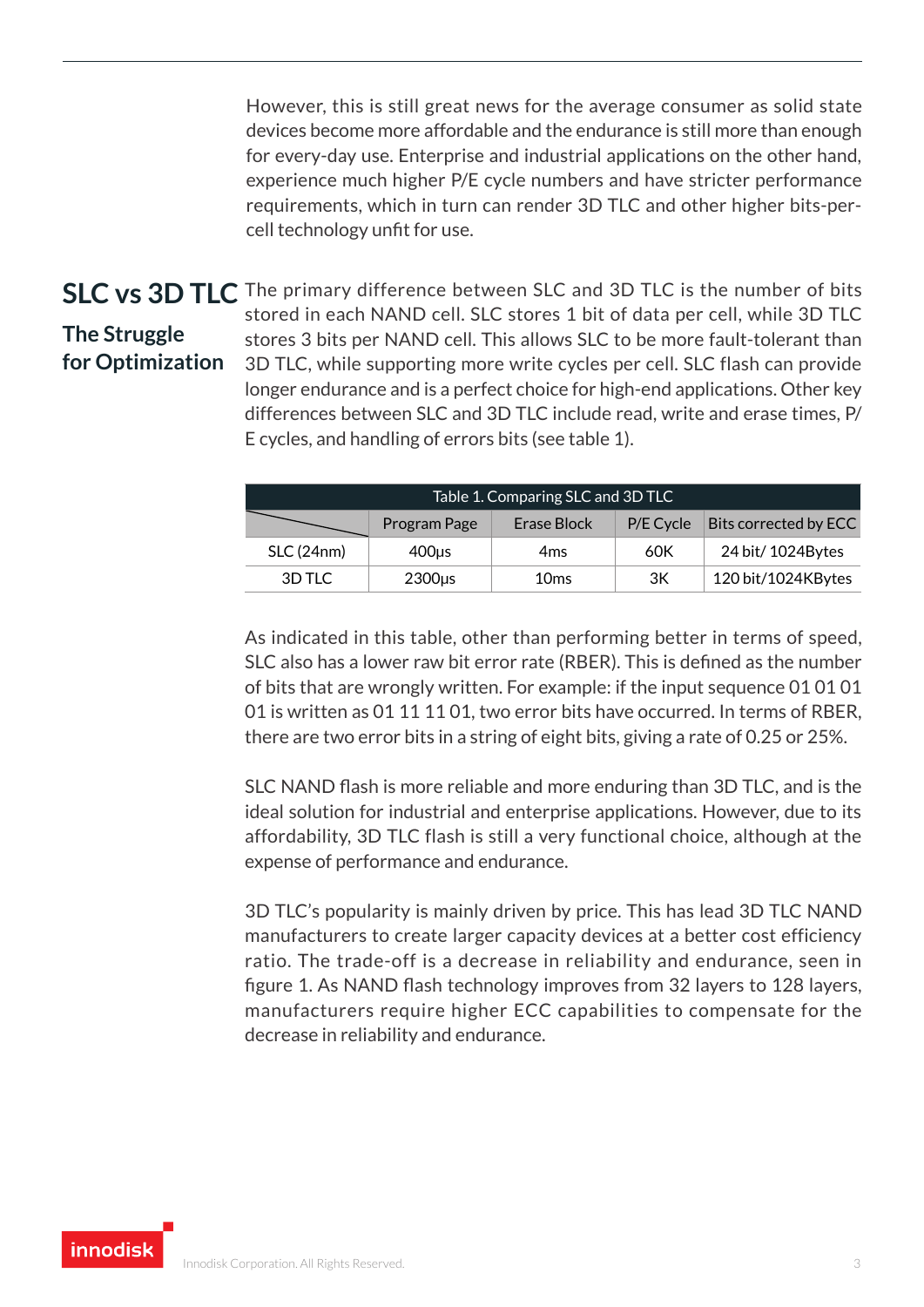

Many applications will fall in between these two flash types, where performance and endurance requirements exclude 3D TLC alternatives. In this case, the system integrator is stuck with a more costly SLC option.

## **Costperformance Optimization with iSLC**

It is ideal to have iSLC performance mirror that of SLC flash, while the range in cost being close to 3D TLC flash. An example to show the increase in endurance can be seen in figure 2. When writing 10 full disks of data per day with a 32GB SSD, the iSLC device lasts 8.2 years. This is a full seven times longer than 3D TLC which does not reach a full year before failing.



iSLC uses in-house designed firmware to force to the 3D TLC flash to act as an SLC cell. Each SLC cell holds one bit - 1 or 0 -, while 3D TLC holds three bits – 000, 001, 010, 011, 100, 101, 110, 111. iSLC mimics SLC by only holding 1 bit in each NAND cell (see figure 3). This firmware tweak essentially allows the flash to perform close to that of SLC flash. This also increases endurance and data retention levels of the 3D TLC NAND flash.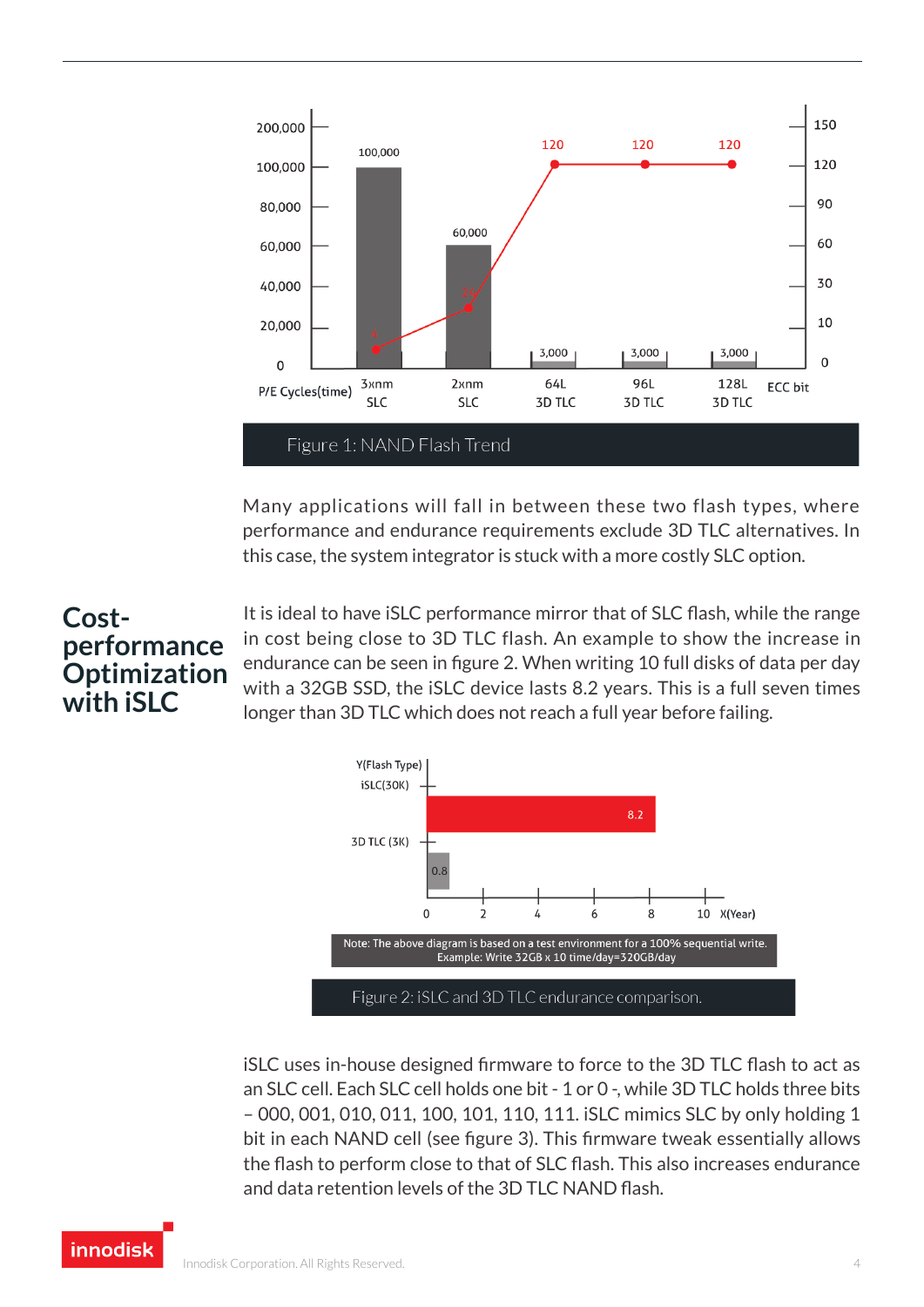

**Testing Data** The average endurance in iSLC surpasses 30,000 P/E cycles, significantly increasing the lifespan of the drive compared to 3D TLC flash.

> Our tests show a lower amount of error bits for iSLC compared to 3D TLC. When comparing the technology nodes of iSLC and 3D TLC, 64L iSLC P/E cycle reached 30,000 times with error bits under 60 bits, while P/ E cycles for 3D TLC passed 3,000 with 120 error bits. Table 2 shows ECC bits comparison between iSLC and 3D TLC.

| Table 2: ECC bits Comparison between iSLC and 3D TLC |          |                     |          |  |  |
|------------------------------------------------------|----------|---------------------|----------|--|--|
| <b>Flash Type</b>                                    | Capacity | Average Erase Count | ECC      |  |  |
| iSLC.                                                | $64$ GB  | 55,000              | 60 bits  |  |  |
| 3D TLC                                               | 64GB     | 3.200               | 120 bits |  |  |

Write performance for iSLC NAND flash is about 60% faster than SLC NAND flash, while 3D TLC NAND flash is approximately 50% slower than SLC NAND flash. This is a significant jump in performance over typical 3D TLC solutions. See Table 3.

| Table 3: Comparing the Write Performance for SLC, iSLC and 3D TLC on SATAIII |        |      |      |  |  |
|------------------------------------------------------------------------------|--------|------|------|--|--|
| Write (Max. MB/s)                                                            | 1 CH   | 2 CH | 4 CH |  |  |
| SLC.                                                                         | $NA^*$ | 100  | 230  |  |  |
| iSLC.                                                                        | $NA^*$ | 190  | 380  |  |  |
| 3D TLC                                                                       | 35     | 70   | 150  |  |  |
| * SLC & iSLC starts with 2 channels                                          |        |      |      |  |  |

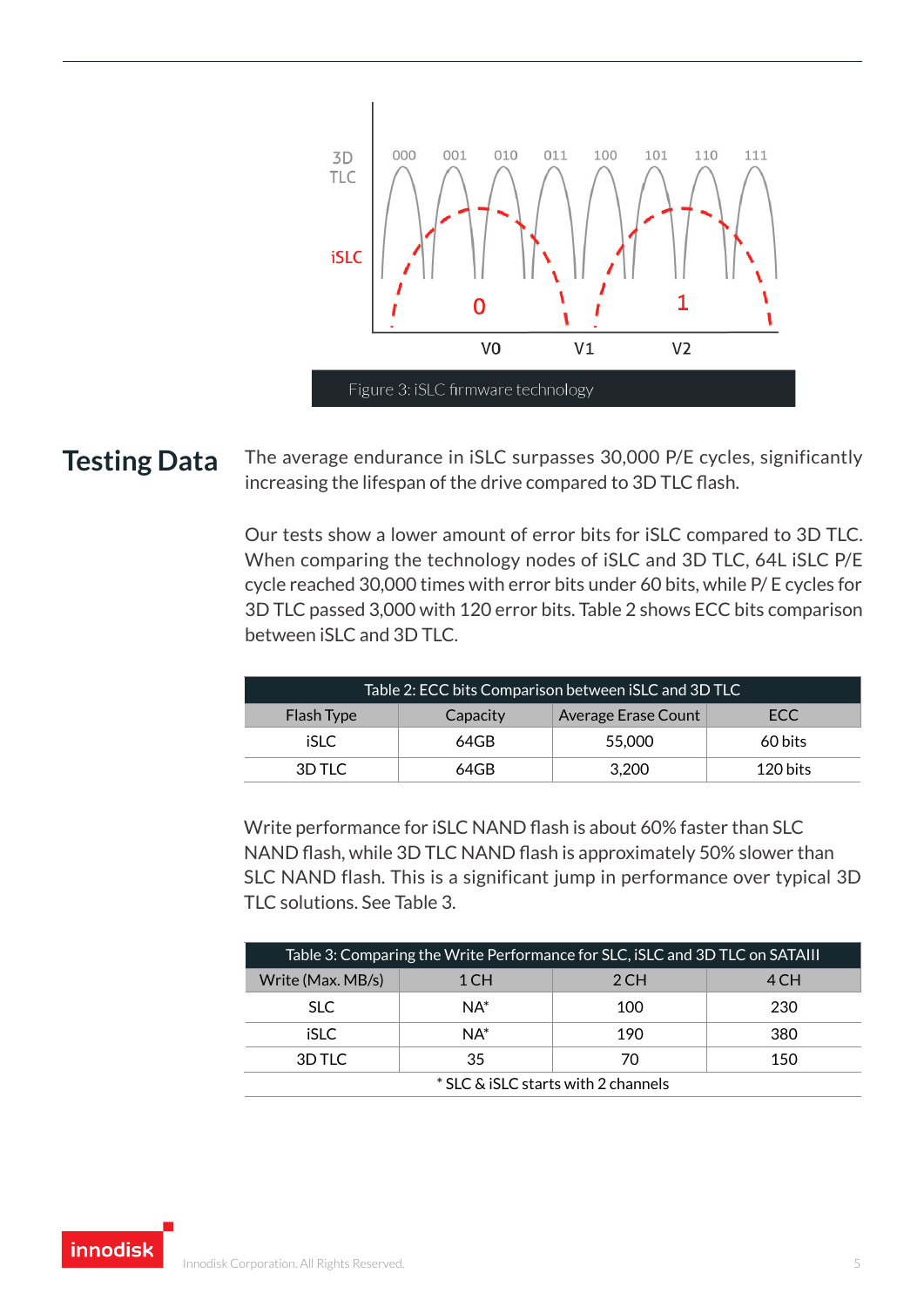**Conclusion** The advantages of iSLC can thus be summed up as:

- Extended lifespan and reliability compared to 3D TLC
- Performance similar to SLC
- Price point around half that of SLC

iSLC strikes a good balance between affordability and performance. With the increased number of P/E cycles, product lifespan is boosted to ten times that of similar 3D TLC devices, while performance reaches the levels of SLC Flash. These factors are all key to making iSLC the ideal storage solution for the high-end industrial and embedded market, where budget-friendly alternatives are more attractive.

Sources:

1.https://www.theverge.com/2017/6/28/15887902/toshiba-quadruple-level-3d-nand-cells-flash-memory 2.http://searchstorage.techtarget.com/podcast/How-NAND-flash-degrades-and-what-vendors-do-to-increase-SSD-endurance